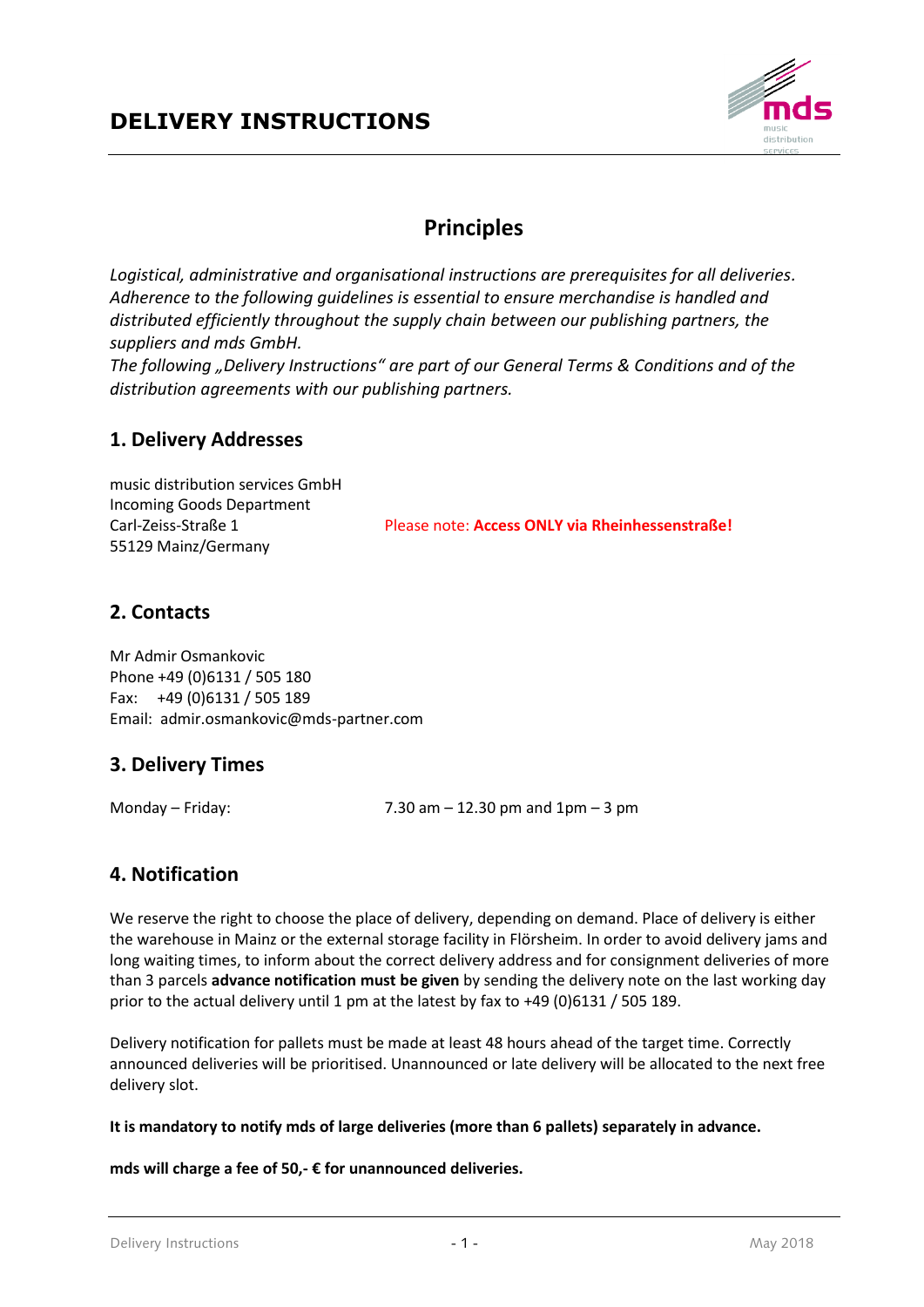

## **5. Delivery Note**

Each consignment must be accompanied by a delivery note and the usual freight papers.

Delivery note outside: Delivery note accessible and legible in an envelope taped to the outside of the package or one of the packages.

Delivery note inside: Package marked, with a print or a sticker "invoice/delivery note inside".

Delivery note must carry the following information:

- Exact delivery address (see page  $1$ )
- **Supplier and date of delivery**
- **Publisher**
- Exact title number, short title and ISBN/EAN
- Total number per title/article
- Number of pallets per title/article
- **Number of items per pallet**
- Total weight of consignment

The delivery note of pallet consignments must be handed over to the mds incoming goods department before unloading the truck.

**A fee of 35,- € will be charged for missing delivery notes or for missing information on the note.**

#### **6. Freight charges**

Delivery is carriage free mds GmbH, Mainz (exception: goods purchased by mds).

#### **A fee of 50,- € will be charged for deliveries that are not carriage free.**

#### **7. Customs Clearance**

All consignments arriving from abroad must be delivered duty paid.

## **8. Loading of Truck / Unloading of Goods**

Goods destined for mds must be readily accessible and must not be blocked by extraneous goods. Unloading is done with fork lifts and lift trucks, assisted by the driver.

## **9. Passing of risks and property**

In the course of mds' performance of services the risk of accidential destruction and deterioration of goods passes on as follows:

- **Incoming goods:** mds' duty of care for the goods starts with the receipt of goods from the freight forwarder at the incoming goods department and the subsequent unloading.
- Goods out: mds' duty of care for the goods ends with the provision of goods for takeover by the freight forwarder in the goods out area.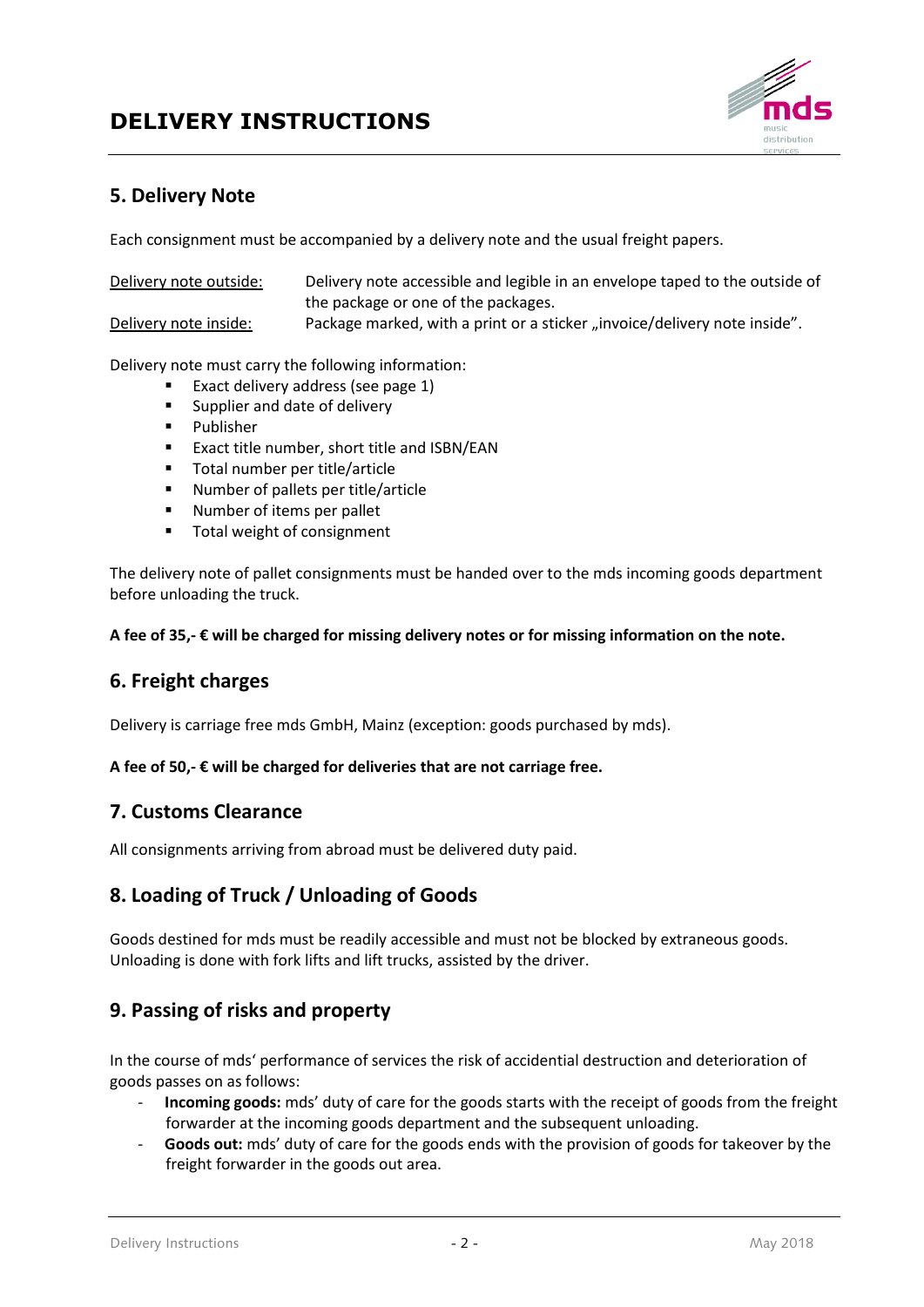

## **10. Checking Incoming Consignments in the Incoming Goods Department**

mds accepts goods with reservation only. The driver will be given a receipt confirming the number of packages/items. The consignment will be accepted subject to a further check of quantity and condition of contents by mds, based upon the delivery note, at a later date.

External damage to the consignment must be confirmed in writing on the consignment note to mds by the carrier.

## **11. Exchange of Pallets**

All consignments must be delivered on Euro-Pallets in perfect condition and fit for exchange. These are returned by the Incoming Goods Department with used pallets which are fit for exchange.

If there is no sufficient stock of pallets available for exchange, return of pallets or clearing will be done in due course. In this case the driver will receive a pallet slip confirming the difference in quantity. A return of pallets is only possible on presentation of the original pallet slip.

## **12. Packaging**

- All goods must be delivered on Euro-Pallets (1200 x 800 mm). Exceptions apply only for deliveries from non-EU countries in compliance with the allowed dimensions.
- The pallets must be packed to a maximum height of 1,500 mm including the pallet.
- Different titles must be separated from one another and must be stacked with flush faces.
- **EXECT** Layers of goods must be stacked on one another in a staggered fashion.
- Each stacking layer must contain an equal number of items.
- Packaged goods must not exceed at any point the clearance of the pallet.
- The pallet must be secured with a robust cover and the sides must be protected with stretchfilm wrapping and edge protection.
- Both the pallet and the blocks of goods resp. packages must be protected by stretch film to prevent slipping of goods.
- The pallets must be stackable.
- **The following information must be provided on the narrow side of every pallet in a clearly visible** manner: publisher, title number, short title, EAN/ISBN and quantity.
- Show total number of packages/pallets on each one (e.g.: package 1/5, 2/5, 3/5 etc.)
- Each packaging unit must be marked with clearly visible and legible writing detailing: publisher, EAN, short title and quantity.
- **Packaging units must always contain the same number of titles.**
- Use only packaging materials mentioned in section 15 of the mds delivery instructions.
- Opened packages must be easily accessible and must bear clearly visible markings.

#### **The work involved for repackaging a pallet, e.g. because of exceeding the maximum height or due to faulty packaging, will be charged with 35,- € per pallet**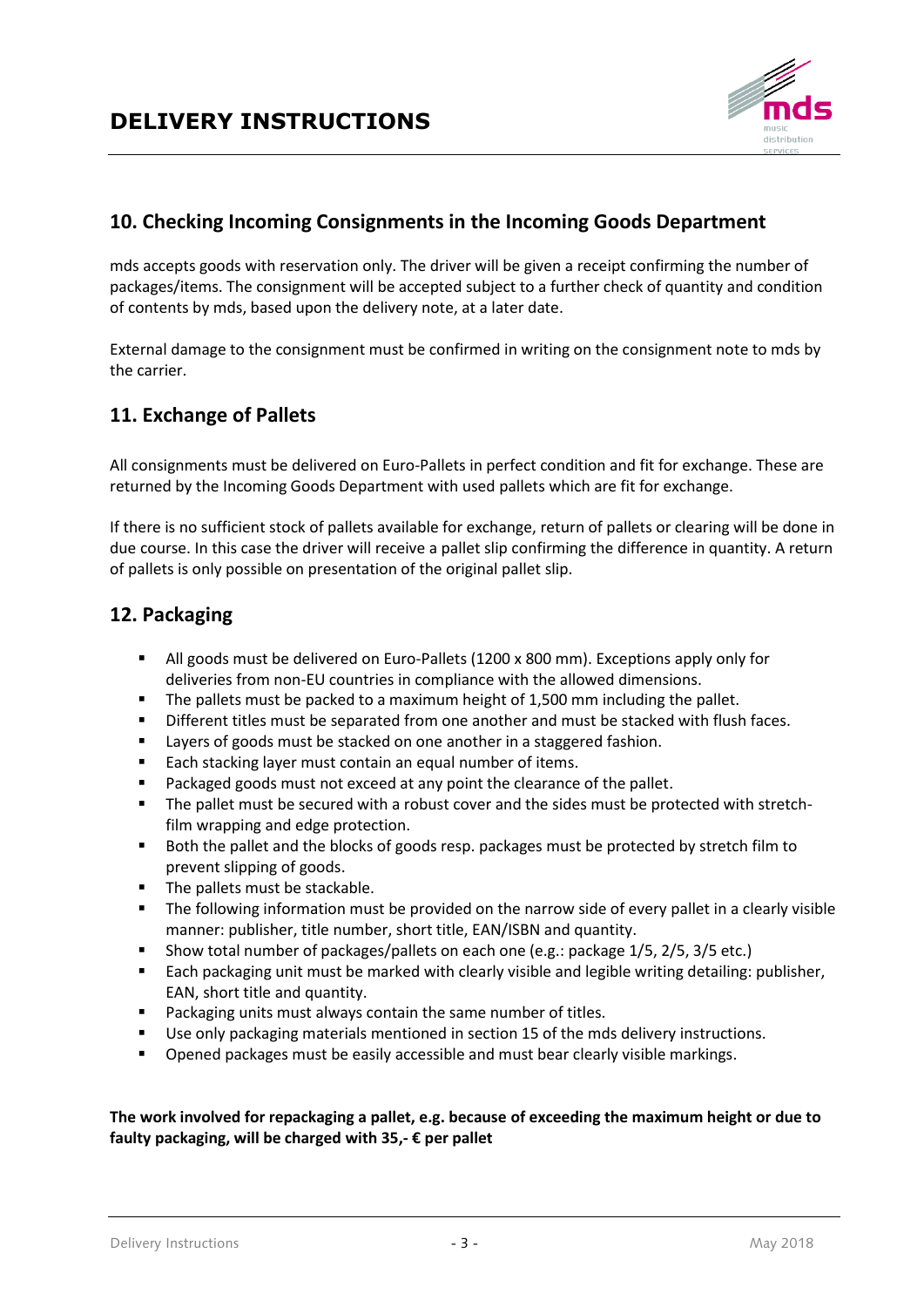

#### **Illustration: Delivery of a packaged pallet**



## **13. Deliveries of Small Quantities on Mixed Pallets**

- Mixed pallets are only permissible for lower quantities. Greater quantities on pallets are always to be delivered with articles of the same type (1 article / pallet)
- Apart from the delivery note a further requirement for mixed pallets is the list of contents which must be fitted on the narrow face of the pallet detailing quantities and EAN/title numbers.
- Different titles must be clearly separated from one another and be packed as packaging units and must be stacked with flush faces.
- **The information on the packaging units must be equivalent to the contents.**
- $\blacksquare$  mds will charge a fee of 35,-  $\epsilon$  for each title loosely inserted/not delivered as packaging units.
- One title must not be split up amongst several pallets.
- Each packaging unit must be marked with clearly visible and legible writing detailing: the publisher, the EAN, the short title, the quantity.
- **If small quantities are forwarded via packing services, the packages must bear the information** "mds Incoming Goods Department" together with the publisher's name.
- Individual packages must not exceed a total weight of 30 kg.

## **14. Barcode**

Each delivered item must be properly labeled with a barcode. If not, mds will label the items against payment of a fee.

## **15. Delivery of Packaging Units**

A packaging unit counts as one item and must be marked as such. Multi-volume editions under one EAN are one packaging unit and must be packaged as one set (using shrink wrapping or boxes) and labelled accordingly when delivered.